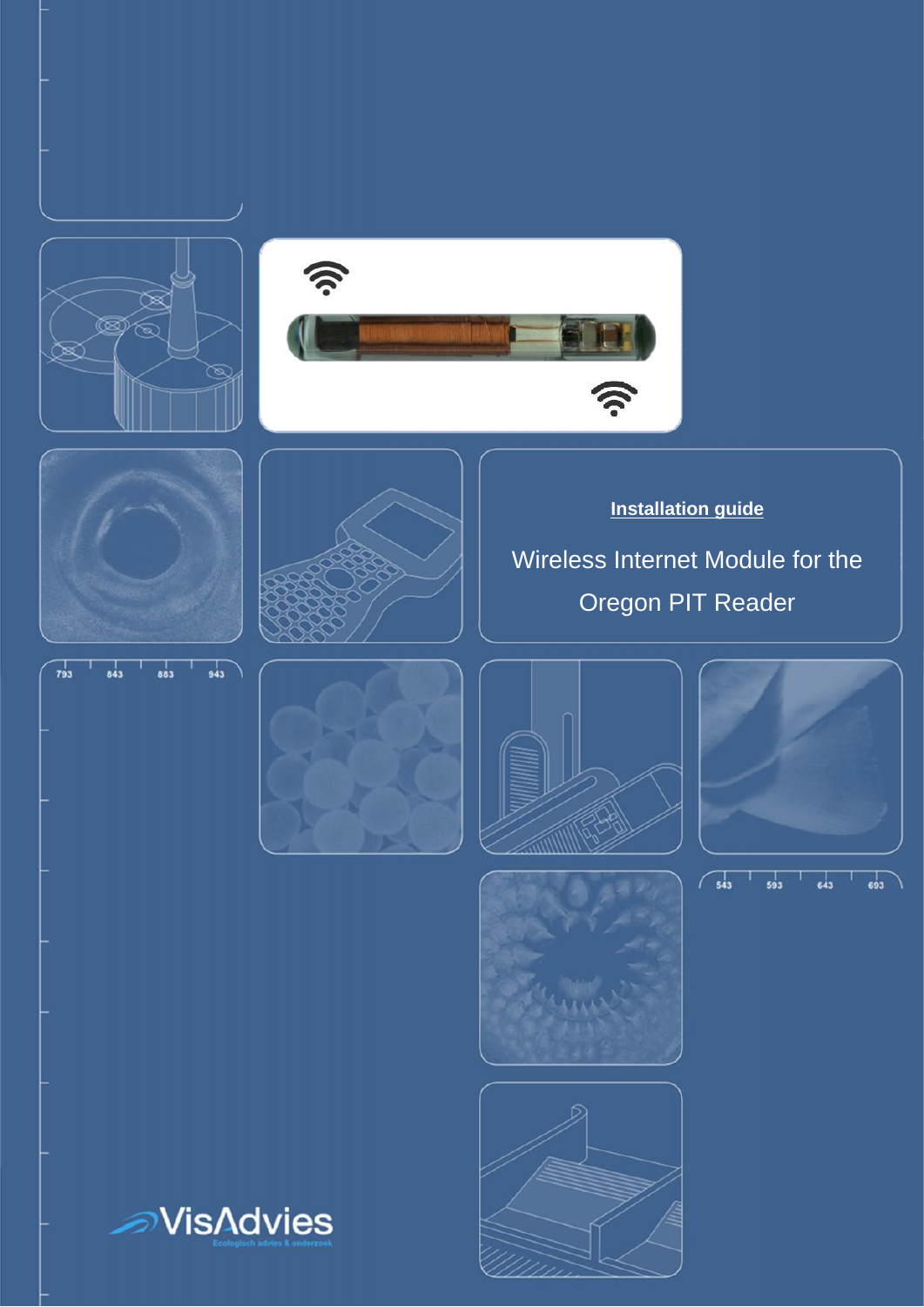### Installation Guide Wireless Internet Module for the Oregon PIT Reader Version 1.0

### 1 Introduction

The Wireless Internet Module (WIM) for the Oregon (RFID) Reader facilitates data transfer from the study site to your office over the Internet in a fully automated way.

Reader data will be uploaded in any desired frequency (once a day by default). The data is transferred through a 3/4G Internet connection. An internet connection from a LAN network can also be used, if available at the study site. Data will be made available at a Cloud Server after the data is transferred from the study site.

The WIM serves two purposes:

- Data transfer from remote study sites and
- Monitoring of the progress of the PIT Reader system to make sure that everything is up and running. "Down-time" will be minimised this way. In case of a battery powered system (solar/wind energy), the status of the battery voltage can be consulted at any moment.

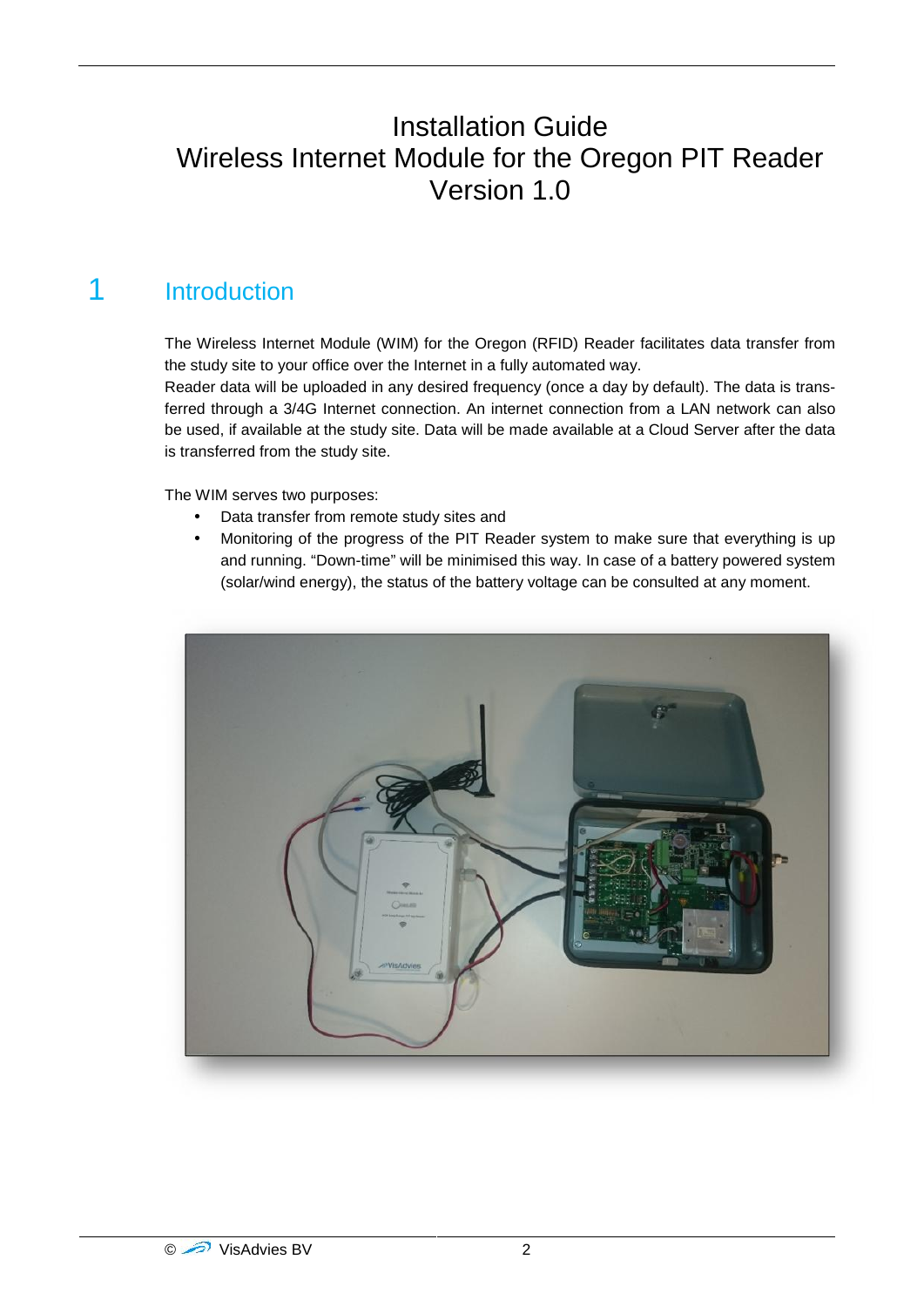# 2 Package Contents







*Wireless Internet Module with a) data cable, b) power cable and c) 3/4G antenna*

**Banana connectors** 

### 3 Plug and play

The WIM is designed to plug and play. When the system is powered-up, the latest data will be uploaded and send over the Internet.

**Note:** Most essential is the availability of a 3 or 4G Internet provider at the study site. The WIM is supplied with an Internet subscription that can utilise any available provider in the neighbourhood. If you like to use the LAN (Ethernet cable), please contact VisAdvies for further detailed instructions.



**Note:** The following instructions assume that a RIFD PIT Reader is correctly installed. It is advised to download and install the latest software version of the PIT Reader system. if necessary, please consult your manufacturer's user manual for information on how to set up a PIT system with the Oregon PIT Reader (http://www.oregonrfid.com/software/datalogger506.zip).

### 3.1 Power supply

The WIM takes his power from the same 12 Volt source as the Reader, so no extra power supply is needed. Turn of the power switch on the left side of the WIM before connecting to your power supply. Depending on the power supply, the connection is as follows.

220v - 12 volt converter (Fig. 3.2.1)

At locations with a regular 220 volt power supply, a 220v-12v (minimal 5 ampere) power converter will be used. In this case banana connecters (included) can be used.

12 Volt batteries (Fig. 3.2.2)

In case 12 volt batteries are used, the supplied connectors with O-rings are used. First connect the red cable (+) to the plus pole (red) of the battery. Then, connect the black cable (-) to the negative pole (black) of the battery. Then connect the cables from the WIM and the batteries.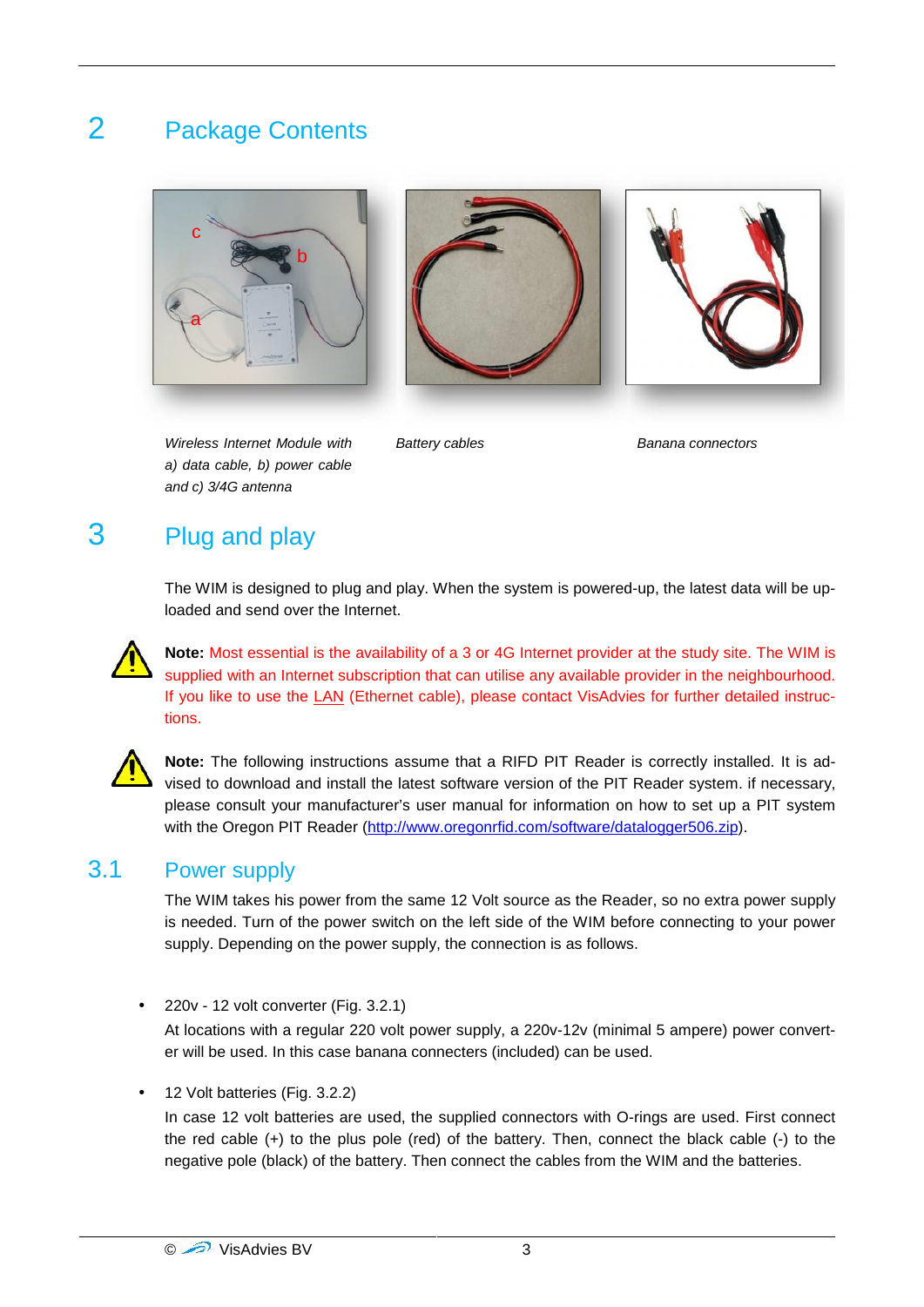



*Fig. 3.2.1 Fig. 3.2.2*



**Note:** Using a power supply with a different voltage rating will damage and void the warranty of this product.

### 3.2 Location of the antenna

The antenna is wired with 3 meter cable. For the best coverage of the network it is necessary to place the antenna outside and as high as possible.

### 3.3 Data cable connection

The data cable is marked on the WIM with: "to Reader".

- To lead the cable into the reader, use one of the four holes on the left side and remove the grommet. If all holes are used, a fifth hole (16 mm) have to be drilled. The (male) serial connector must be temporarily detached (Fig. 3.1.1).
- Attach the cable to the serial connector again inside the Reader and take care to keep the red dot on the top (Fig. 3.1.2/3.1.3)
- Attach the male serial connector to the female serial connector on the Reader (Fig. 3.1.4).
- Place the new rubber grommet. (Fig 3.1.5/3.1.6)



*Fig. 3.1.1 Fig. 3.1.2 Fig. 3.1.3*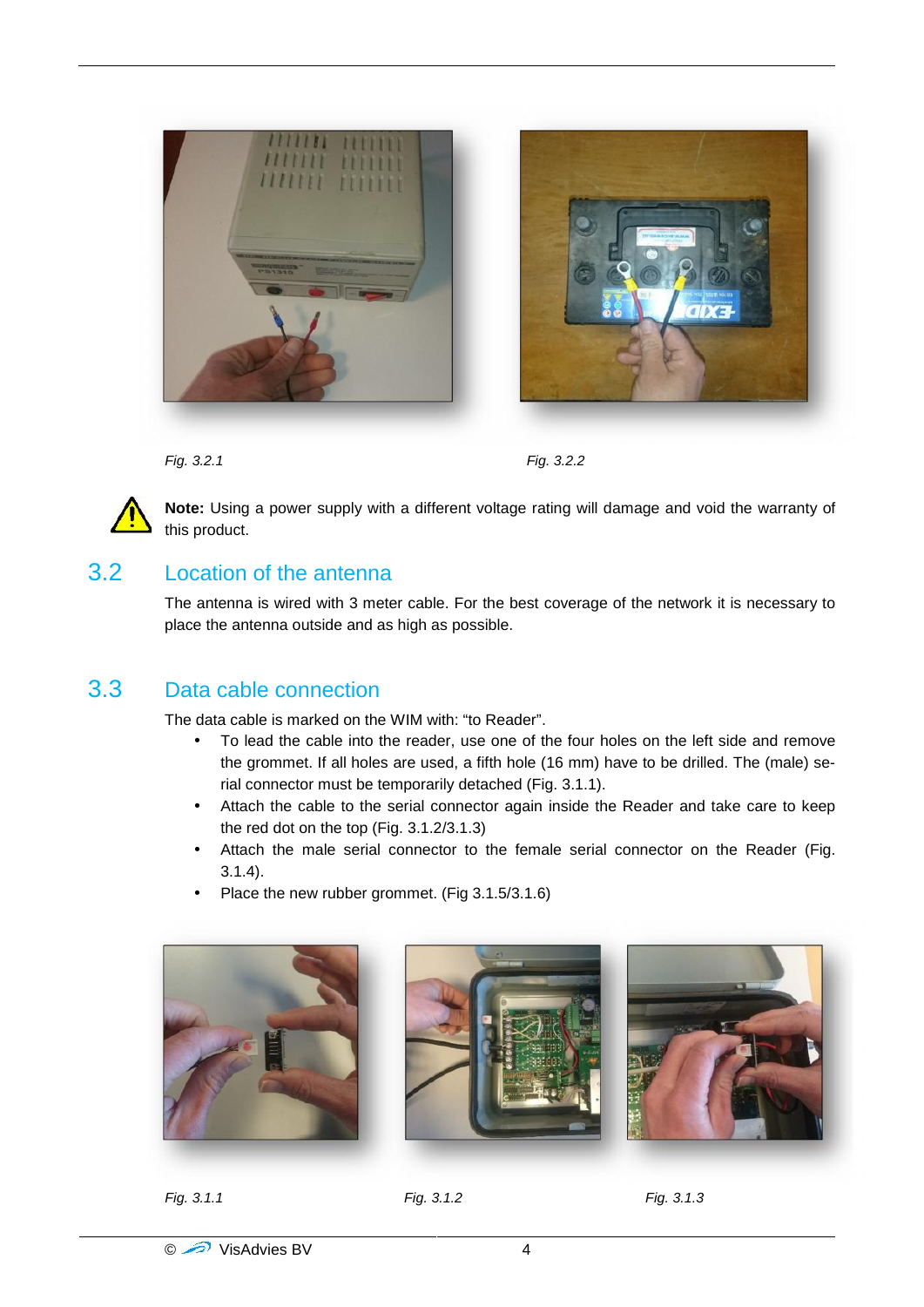

*Fig. 3.1.4 Fig. 3.1.5 Fig. 3.1.6*

Now the installation in finished and the WIM can be turned on using the black switch on the left side.

#### 3.4 Access to your data

The PIT data will be uploaded to the Synology $t<sup>tm</sup>$  data server of VisAdvies on a daily basis at 06:00 AM. Clients can access this data from a Cloud-Service on the Synology<sup>tm</sup>. Just like the Dropbox Cloud-Service, a piece of "*Client software*" must be installed on your local computer. The "*Client software*" takes care of a secure and private connection. After installation, the data at the local directory on your computer will be synchronized automatically with the PIT data at the VisAdvies data server.



**Confidentiality agreement.** The PIT data is only accessible for the client of the device. VisAdvies Ltd. will not distribute the data of clients in any way.

- Download the Synology Cloud Station Drive
	- → https://www.synology.com/en-us/support/download/DS212+
	- $\rightarrow$  choose Cloud station drive
	- $\rightarrow$  Select your operating system (Windows, Mac)
- Start the Wizard (Fig. 3.4.1)

After the download is completed, start the Wizard.

Set the settings for synchronisation (Fig. 3.4.3)

| Cloud Station Drive                                                                    |
|----------------------------------------------------------------------------------------|
| Welcome!<br>Synology Cloud Station Drive keeps your data safe and synced at all times. |
|                                                                                        |
| <b>Start Now</b>                                                                       |
| Note: A Synology NAS is required to run Cloud Station Drive.                           |

Welcomet Link to your Eynology NAS and start's  $\alpha$ Visadvies-Service Usemame .......... Frankle SSL data transmission entryphone **Proxy** 

*Fig. 3.4.1 Start the Wizard Fig. 3.4.2 Set settings*

**Cloud Station Drive**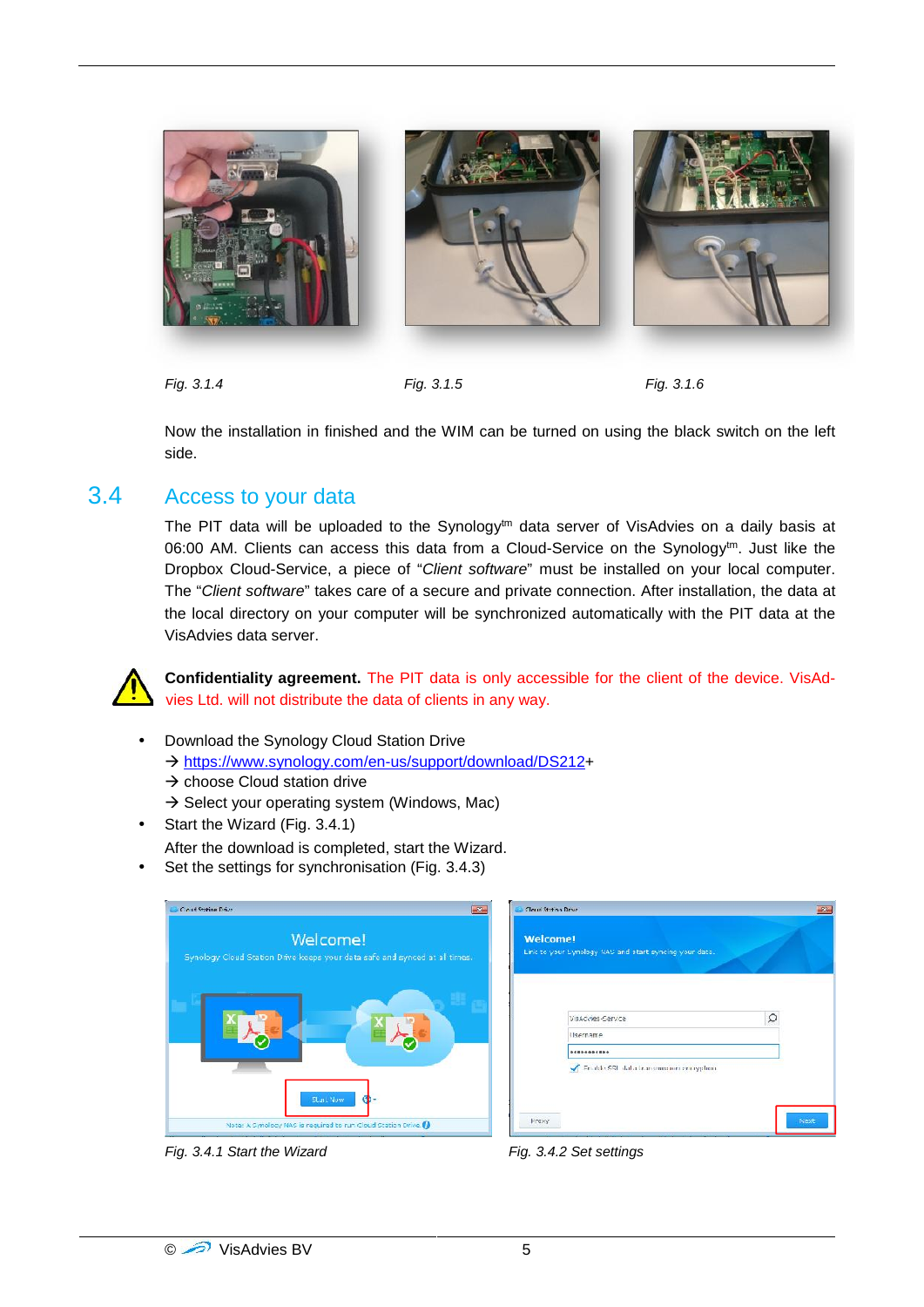In the first row the name of your local computer is visible. Put in the second row the name of the cloud service: **VisAdvies-Cloudservice.** Put in the third row your username and in the fourth row your password. **Username** and **password** are send by email.

Proceed the SSL-certificate anyway (Fig. 3.4.2)

| Establish connection with your Synology NAS<br>Specify the connection information here.                                                                                                                               |        | <b>Almost Done!</b><br>The selected folders on your PC and NAS will be synchronized. |   |
|-----------------------------------------------------------------------------------------------------------------------------------------------------------------------------------------------------------------------|--------|--------------------------------------------------------------------------------------|---|
| SSL Certificate Warning<br>The SSL certificate of the DiskStation is not trusted.<br>$\mathbf{r}$<br>This may mean that it is a self-signed certificate, or<br>someone may be trying to intercept your<br>connection. | 33     | VisAdvies Cloudservice<br>/home/CloudStation                                         |   |
| Proceed anyway<br>Enable 33L data transmission encryption                                                                                                                                                             | Cancel | VISLAP06<br>C:\Uner:\WeAdvice\ClaudStation                                           | 0 |

*Fig. 3.4.3 Proceed anyway Fig. 3.4.4 Synchronize the Cloud to your pc/laptop*

Synchronisation rules/ parts (Fig. 3.4.4)

 $\rightarrow$  Click on the edit button next to VisAdvies-Cloudservice and select the your folder (PIT DATA)  $\rightarrow$  Then, click on the edit button next to your pc/laptop name and select a map to your choice (for example C:/PIT DATA LOCATION).

| Clear System Brice                                                 |                                                                                                                     | 麻油 | 196<br><b>COM</b> | LЦ                                                            | ÷, |
|--------------------------------------------------------------------|---------------------------------------------------------------------------------------------------------------------|----|-------------------|---------------------------------------------------------------|----|
| Sync tasks                                                         | Resume Syncroles<br>Dalter.<br><b>Dairie</b><br>Craste                                                              |    |                   |                                                               |    |
| Sync log                                                           | VisAdvice-Cloudservice                                                                                              | 巪  | m                 | 16:50                                                         |    |
|                                                                    | CloudStation (home) (Two way sync)<br><b>Cloud Station (nome)</b> (Two<br><b>C</b> chromodophism is the internation |    | <b>Mong</b>       |                                                               |    |
| C cowrigad history                                                 |                                                                                                                     |    | <b>HIIII</b>      | donderdag                                                     |    |
| Globel settings                                                    |                                                                                                                     |    |                   | ш,<br>7-8-2014                                                |    |
|                                                                    |                                                                                                                     |    |                   |                                                               |    |
| $\Gamma$ in $\Omega$ $\Lambda$ $\Gamma$ $\Omega$ in also is a sign |                                                                                                                     |    |                   | $\Gamma$ ia $\Omega$ $\Lambda$ $\Omega$ Maurea illiantique ha |    |

*Fig. 3.4.5 Synology app Fig. 3.4.6 New notification bar*

- The Synology Cloud App is installed and a new icon appears in the notification bar (Fig. 3.4.5/3.4.6)
- Now the synchronisation will start directly! Now your PIT Data is uploaded for the first time to your local map you have chosen on your computer. If no new detections were available on the reader, only a test-file was uploaded.

### 4 Technical support

#### **VisAdvies BV**

Telephone +31 (0) 285 10 66 (Monday – Friday from 9:00am-5:00pm) Email: info@visadvies.nl Website: www.VisAdvies.nl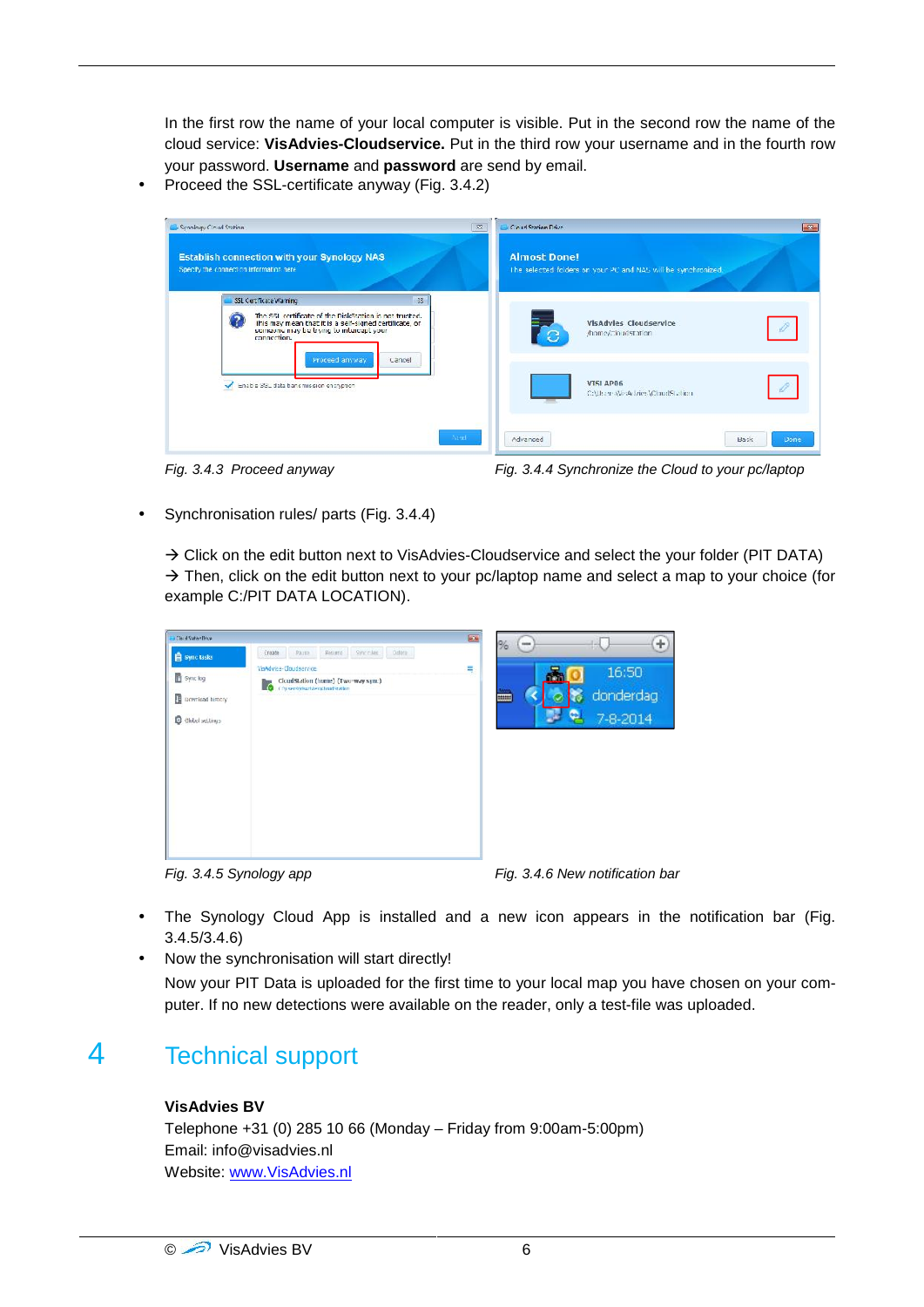# 5 Additional services

OPTIONAL

VisAdvies offers additional services for processing and analysing data. Such as:

- Processing raw data to an well-organized csv-file (without errors, double detections etc.).
- Online access to processed data on your website (graphs/ tables with downtime, detections etc.).
- PIT Telemetry Database (overview of the fish migration in your basin or at a single location)